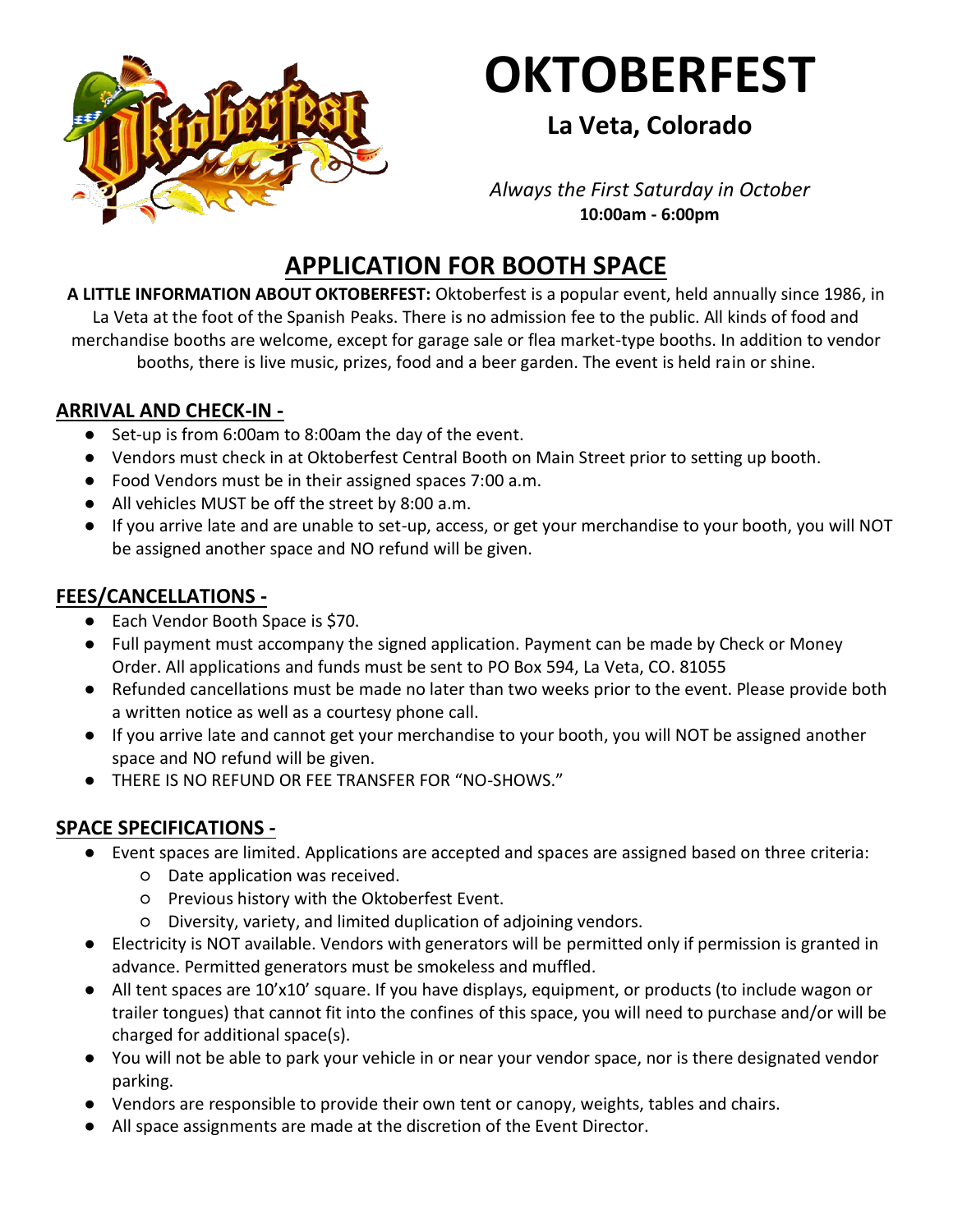Street layouts are predetermined with the legal requirements for fire lanes and the safety of our visitors in mind.

*If you have a preference for a particular space, please let us know on your application. However, we cannot and do not guarantee that you will be assigned that space.*

#### **SAFETY AND SECURITY -**

- Do not use stakes or spikes to secure tents or equipment. Tents and booths must be able to withstand extremely inclement weather. Safety is our number one concern, and we cannot stress enough the need for substantial weight on each of your tent poles/booth items (displays, tables, etc.). A minimum of 75 lbs. per pole, with a minimum of 4 poles per 10'x10' tent is the standard recommendation. Improper and/or inadequate tent weights can result in a loss of merchandise and equipment for vendors, as well as potentially unsafe conditions for our vendors and event visitors.
- La Veta Oktoberfest reserve the right to ask any vendor that has what could potentially be an unsafe set up to leave if the vendor is unwilling to make necessary and immediate adjustments.
- **La Veta Oktoberfest and the Town of La Veta are not responsible for damages to vendors' property that may arise during the event.**

#### **GENERAL -**

- Applications are due by September 15.
- Please specify, in detail, the wares you will be selling at Oktoberfest (i.e. don't say "jewelry"; say what type of jewelry, etc.) *La Veta Oktoberfest Event Director strives to not place similar vendors adjacent to each other.*
- All vendors are responsible for cleaning their area of trash, leftovers and waste.
- All vendors are responsible for their own tax reporting and collecting. (Town of La Veta 3.5%, Huerfano County 3.0%, and State 2.9% for a TOTAL OF 9.4%)
- **Sale of alcohol, drugs, weapons (guns, knives, etc.) and exploding or offensive toys IS PROHIBITED.**

#### **ADDITIONAL RULES AND REGULATIONS FOR FOOD VENDORS-**

- All food vendors must have a current food service license issued by the Health Department for the State of Colorado. Contact the Las Animas-Huerfano Counties District Environmental Health Department at 719-846-2213 to ensure you have all the necessary licenses and paperwork needed to vend at our event.
- In the event a food vendor is not in compliance during the event, the vendor will be required to close until compliance can be accomplished.
- All food vendors must have a fire extinguisher on site with at least a 3A-40B-C rating.
- Food Vendors must be in their assigned space (spaces) by 7:00 a.m.

#### **HOLD HARMLESS AGREEMENT THIS AGREEMENT-**

All vendors agree to indemnify, save and hold harmless La Veta Oktoberfest and the Town of La Veta from any and all claims which may occur to Vendor's employees or property from any cause whatsoever, or any and all claims from a person(s) purchasing the said vendors goods or services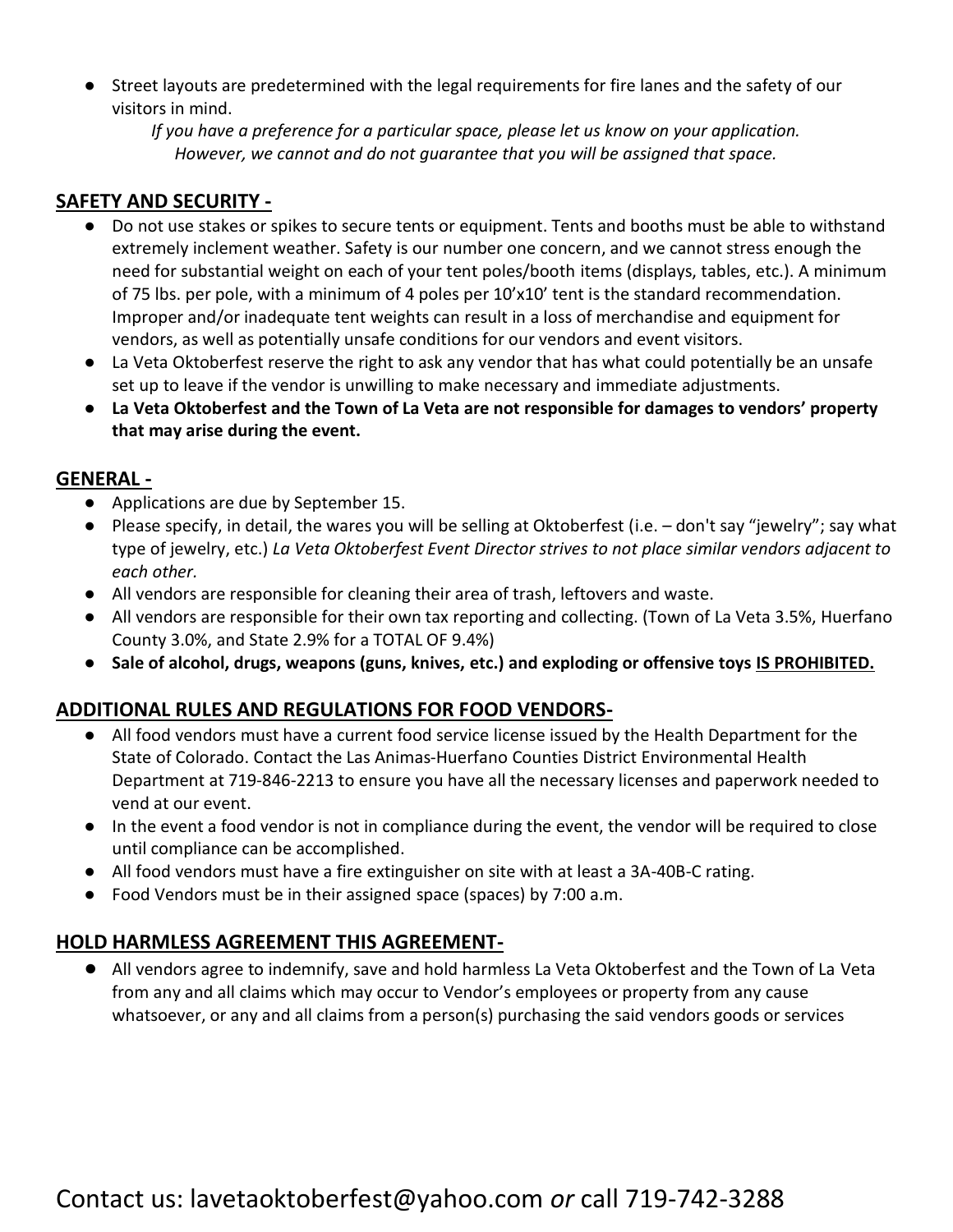

# **OKTOBERFEST**

**La Veta, Colorado**

*Always the First Saturday in October* **10:00am - 6:00pm**

## *Applications are due by September 15 -* **Each Vendor Booth Space is \$70**

Full payment must accompany the signed application. *Payment can be made by Check or Money Order.*

| I am applying as a:                           | □Food Vendor | □Merchandise Vendor          |  |
|-----------------------------------------------|--------------|------------------------------|--|
| <b>Vendor/Company Name (dba):</b>             |              |                              |  |
| <b>Booth Name (if different):</b>             |              |                              |  |
| Sales Tax ID #:                               |              |                              |  |
| <b>Company Representative (contact name):</b> |              |                              |  |
| Email:                                        |              | <b>Primary Phone Number:</b> |  |
| <b>Mailing Address:</b>                       |              |                              |  |
| <b>TYPE OF MERCHANDISE:</b>                   |              |                              |  |

*Please be specific as to crafts, jewelry, etc. so you are not placed next to a booth carrying the same type of merchandise.*

**Describe your food concession:** (you can draw a diagram and/or use a word description) *Example: Length of concession is 10' including hitch. Serving side is in the front, back, etc. Concession is a trailer, tent, etc.*